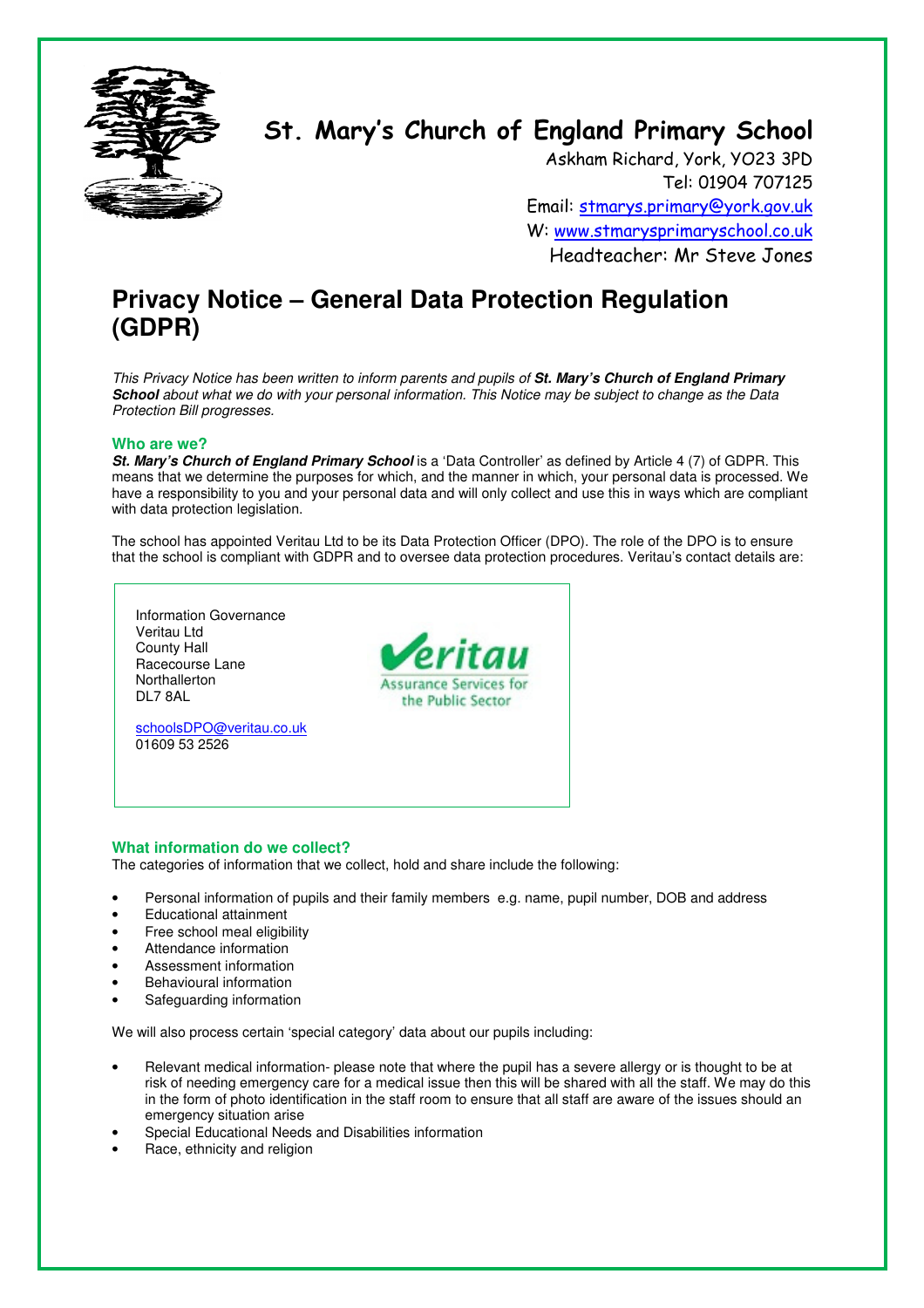#### **Why do we collect your personal data?**

We use the information we collect:

- to support pupil learning
- to monitor and report on pupil progress
- to provide appropriate pastoral care
- to assess the quality of our services

Any personal data that we process about our pupils and parents is done so in accordance with Article 6 and Article 9 of GDPR:

Our legal basis for processing your personal data, in line with Article 6(1)(c) include:

- Education Act 1944,1996, 2002
- Education and Adoption Act 2016
- Education (Information About Individual Pupils)(England) Regulations 2013
- Education (Pupil Information) (England) Regulations 2005
- Education and Skills Act 2008
- Children Act 1989, 2004
- Children and Families Act 2014
- Equality Act 2010
- Education (Special Educational Needs) Regulations 2001

We also process information in accordance with Article 6(e) and Article 9(2)(g) as part of the official authority vested in us as Data Controller and for reasons of substantial public interest. Such processing, which is not mandatory but is considered to be in our pupils' interests, include:

- School trips
- **Extra curricular activities**

Whilst the majority of pupil information you provide to us is mandatory, some of it is provided to us on a voluntary basis. When we do process this additional information we will ensure that we ask for your consent to process this.

#### **Who do we obtain your information from?**

Much of the information we process will be obtained directly from you (pupils and parents). We will also process information received from:

- Department for Education (DfE)
- Local Authority City of York
- Previous schools attended

#### **Who do we share your personal data with?**

We routinely share pupil information with:

- Schools that the pupils attend after leaving us
- The Local Authority City of York
- The Department for Education (DfE)
- National Health Service bodies
- Other local primary schools for moderation and tracking purposes

For more information on information sharing with the DfE (including the National Pupil Database and Census) please go to:

https://www.gov.uk/government/publications/national-pupil-database-user-guide-and-supporting-information

We will not share any information about you outside the school without your consent unless we have a lawful basis for doing so.

#### **How long do we keep your personal data for?**

**St. Mary's Church of England Primary School** will keep your data in line with our GDPR Policy. Most of the information we process about you will be retained as determined by statutory obligations. Any personal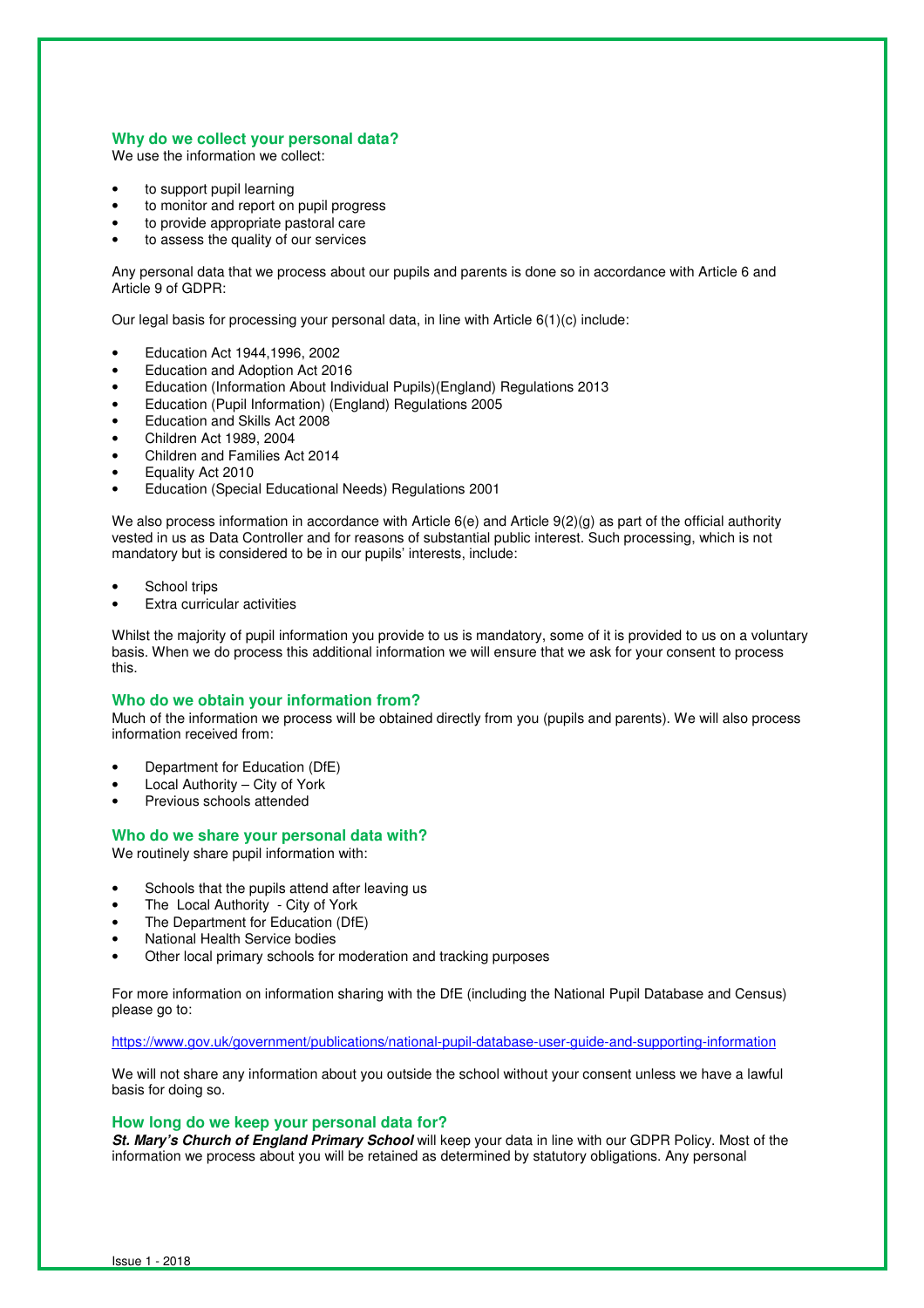information which we are not required by law to retain will only be kept for as long as is necessary to fulfil our organisational needs.